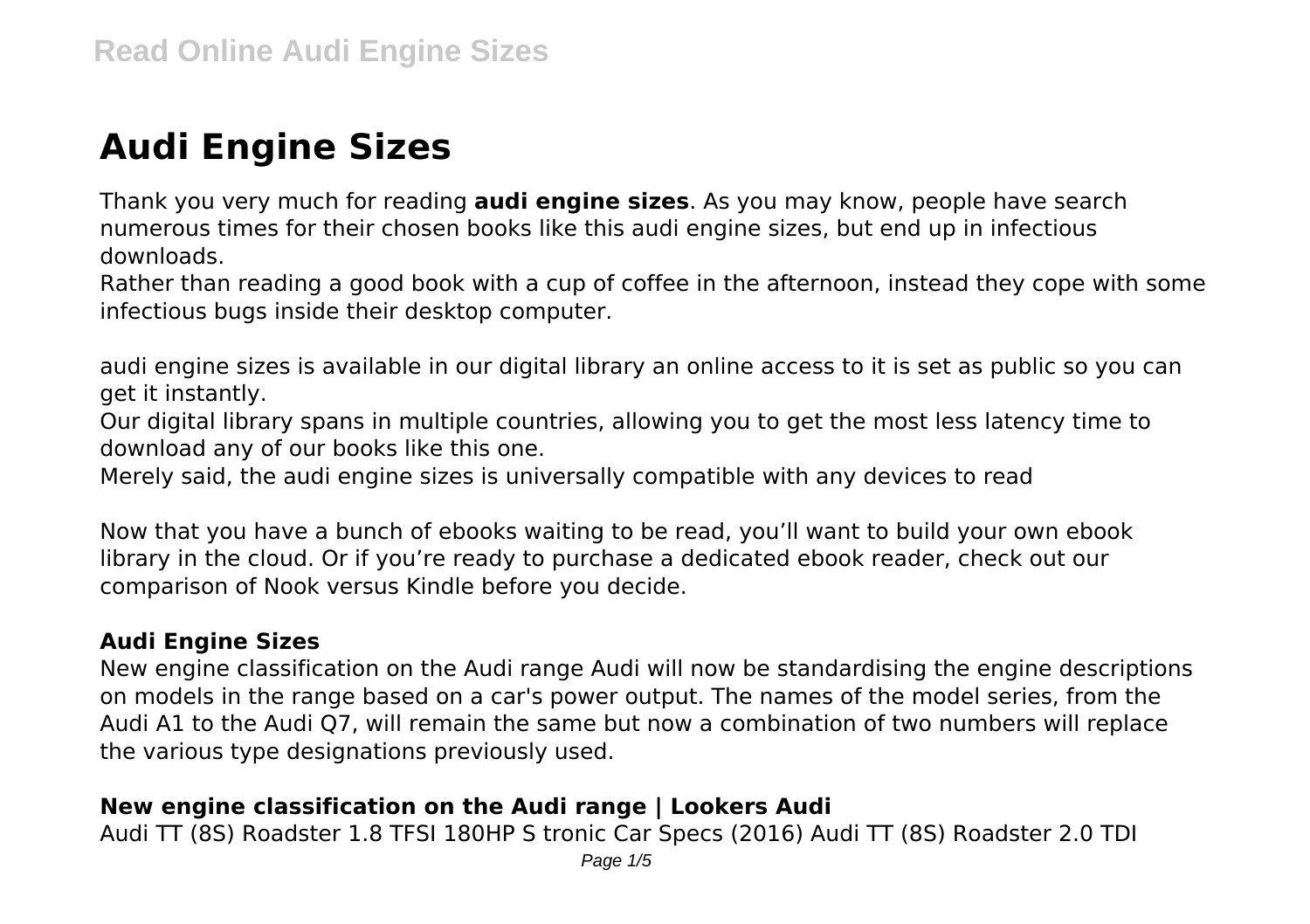184HP Car Specs (2015) Audi TT (8S) Roadster 2.0 TDI 184HP Quattro S-tronic Car Specs (2017) View more information about Audi TT (8S) Roadster.

#### **Audi specs, dimensions, fuel consumption**

engine displacement & engine configuration. 1,798 cc (109.7 cu in) EA888 inline-four engine  $(R4/14)$ ; bore x stroke: 82.5 mm  $\times$  84.1 mm (3.25 in  $\times$  3.31 in), stroke ratio: 0.98:1 – 'square engine', 449.6 cc per cylinder; compression ratio: 9.6:1, 88 mm (3.46 in) cylinder spacing. cylinder block & crankcase.

#### **List of Volkswagen Group petrol engines - Wikipedia**

The VW 2.0 TSI / TFSI EA888 is a 2.0-liter four-cylinder gasoline turbocharged engine based on the 1.8 TSI/TFSI of EA888 series. The production of the 2.0 TSI engine started in March 2008. It was released as a replacement for the 2.0 TSI engines of the previous EA113 family.

# **VW Audi 2.0 TSI/TFSI EA888 Gen 1/2/3 Engine specs ...**

Audi Q7 features and specs at Car and Driver. Learn more about Price, Engine Type, MPG, and complete safety and warranty information.

# **Audi Q7 Features and Specs**

Remanufactured crate engines are built to OE horsepower and torque specifications. ATK Remanufactured Crate Engines Warranty. ... ATK Engines Remanufactured Crate Engine for 2001-2002 Audi TT Quattro with Turbo 1.8L L4. \$3,908.99 Ships directly from the manufacturer on 10/22/20 Lowest Price Guarantee.

# **ATK Remanufactured Crate Engines for Volkswagen/Audi | JEGS**

If you buy a new Audi after summer 2018, it'll have a two-digit number between 25 and 70 on the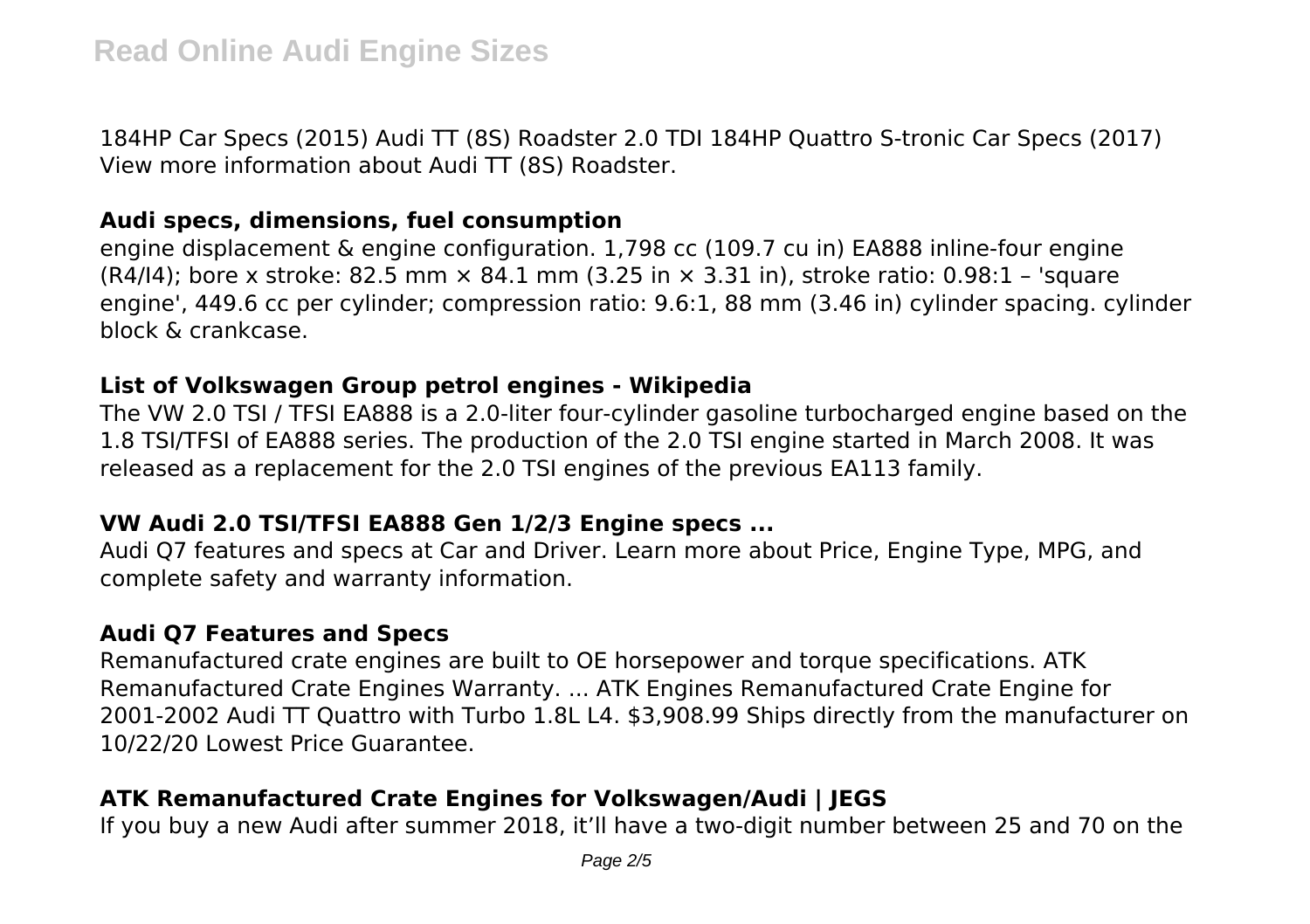back, rather than outgoing size designations such as 1.4 TFSI or 3.0 TDI. In practice, this means a 116hp Q2 1.6 TDI will now be badged a Q2 30 TDI. Here's a table that goes some way to explaining what each badge means:

#### **What do Audi's new engine badges mean? | carwow**

Curious About all the New Audi Models? Proudly Serving Brooklyn, Audi Brooklyn is the Place to Check Out Your Next Audi A3, A4, A6, Q3 or Q5. Here at Audi Brooklyn, we are not only passionate about our new and used Audi model lineup, but we are extremely dedicated to providing top-notch customer service to our New York, NY and Staten Island customers as well.

#### **Audi Brooklyn | Audi Dealership in Brooklyn, NY**

The Audi A4 was the first model in the Volkswagen Group to feature the new 1.8-litre 20v engine with five valves per cylinder, based on the unit Audi Sport had developed for their Supertouring race car. A turbocharged 1.8T version produced 150 PS (110 kW; 148 bhp) and 210 N⋅m (155 lb⋅ft) torque.

#### **Audi A4 - Wikipedia**

\* Audi Authorized Collision Repair Facilities have the equipment required to repair the unique specifications of Audi vehicles. In addition, the technicians are certified and the facilities use Audi Genuine Parts for repairs. To help ensure proper and safe collision repair of your Audi vehicle, the work should be performed at only these facilities.

#### **Audi | Luxury sedans, SUVs, convertibles, electric ...**

Audi car specs are listed here. Current & classic Audi models with detailed specs including acceleration, maximum speed, exterior dimensions and fuel economy. All specifications listed are searchable, filterable and sortable.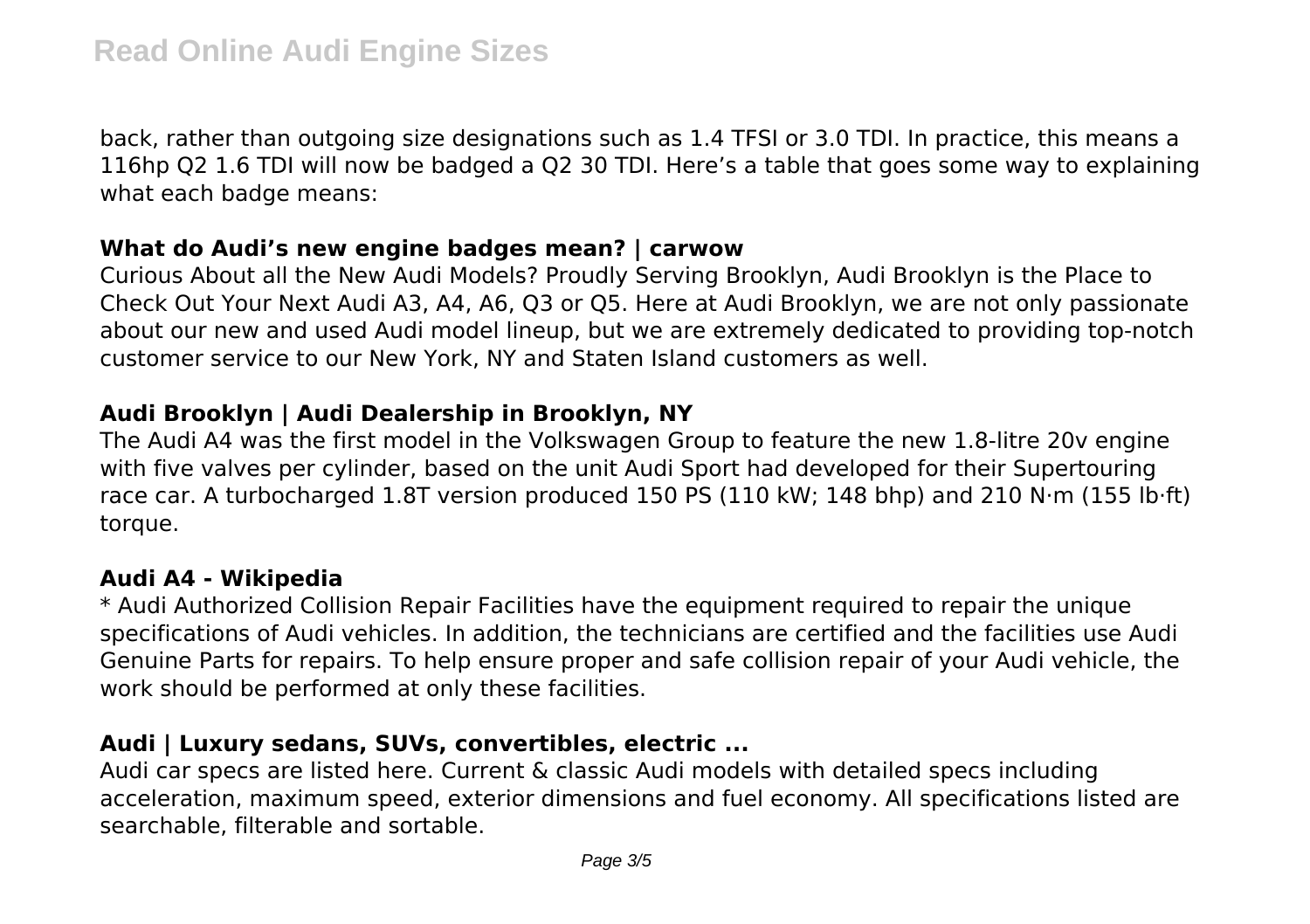# **Audi car specifications**

Maximum power - Output - Horsepower (hp) Engine size - Displacement - Engine capacity. Compare with another car. TT 1.8 TFSI Specs. 2010. 160. 1798 cm3 (109.7 cu-in) TT 1.8 TFSI S tronic Specs. 2010.

#### **Specs for all Audi TT (8J) versions - Ultimate Specs**

Detailed features and specs for the 2020 Audi Q3 including fuel economy, transmission, warranty, engine type, cylinders, drivetrain and more. Read reviews, browse our car inventory, and more.

# **2020 Audi Q3 Specs & Features | Edmunds**

However, as amazing as their vehicles are, something which caused controversy a couple of years ago was the way in which Audi changed the way that they resemble their engine sizes. Previous to the change and like most other manufacturers, a 1.4L Audi, for example, would have a "1.4" sticker on the rear of the vehicle; however, they introduced 25,30,35 TFSI/TDI in the new Audi engines.

#### **What Do The New Audi Engine Names Mean?**

\* \*0% APR, no down payment required on new, unused 2020 Audi A3/S3 Sedan, A4/S4 Sedan, A6/S6 Sedan, A7/S7 Sportback, A8/S8 Sedan, Q5/SQ5 or Audi Q7/SQ7 financed by Audi Financial Services through participating dealers. Example: For 0% APR, monthly payment for every \$1,000 you finance for 36 months is \$27.78.

# **2021 Audi A4 | Luxury Sedan | Audi USA**

3.0L 6cyl S/C 8A. 3.0 TFSI Prestige quattro 4dr SUV AWD (3.0L 6cyl S/C 8A) - \$68,700 (Most Popular) 2.0 TFSI Premium Plus quattro 4dr SUV AWD (2.0L 4cyl Turbo 8A) - \$56,900. 3.0 TFSI Premium Plus...